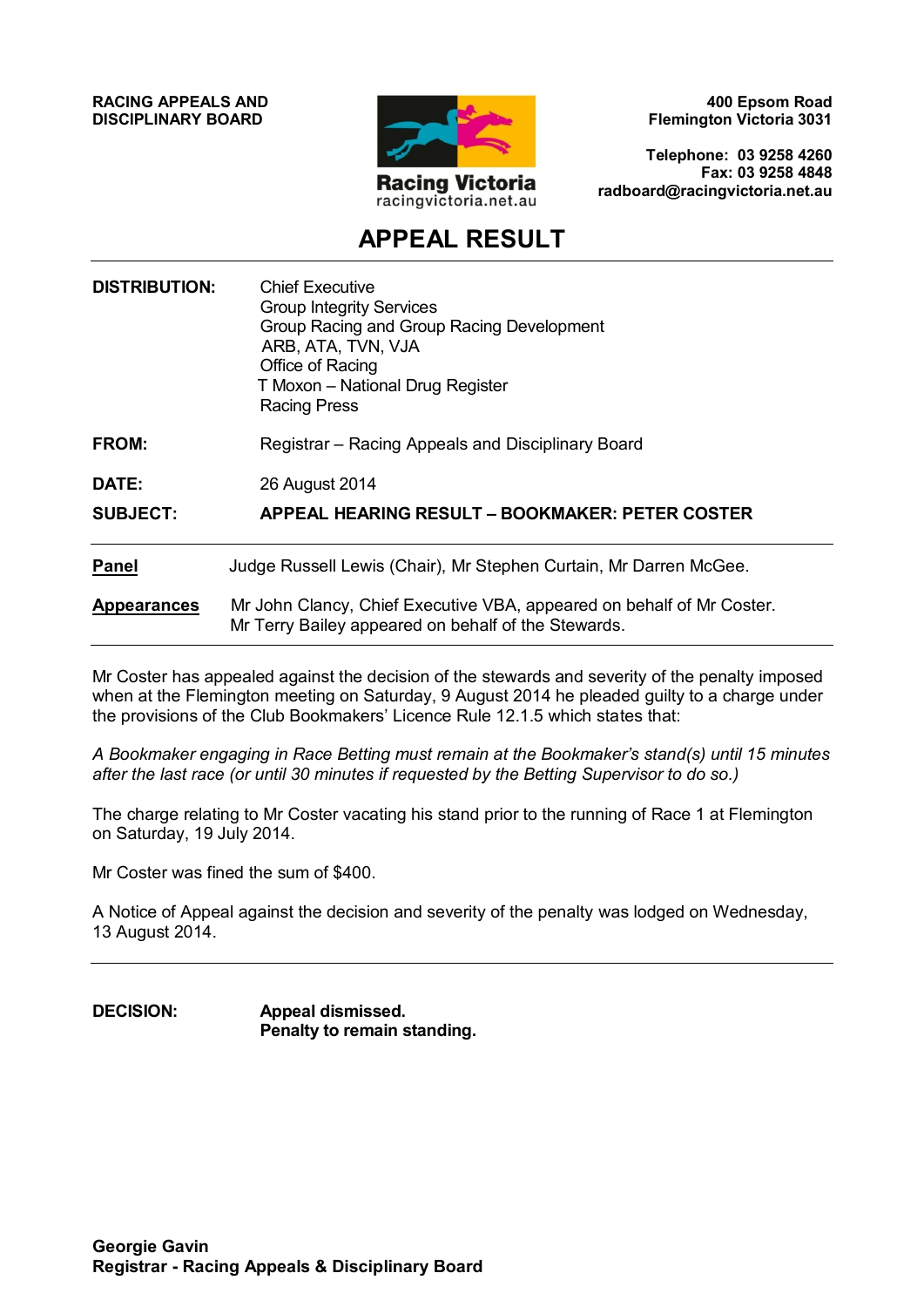# **TRANSCRIPT OF PROCEEDINGS**

### **RACING APPEALS AND DISCIPLINARY BOARD**

 $\mathcal{L}_\text{max}$  , and the contribution of the contribution of the contribution of the contribution of the contribution of the contribution of the contribution of the contribution of the contribution of the contribution of t

#### **HIS HONOUR JUDGE R.P.L. LEWIS, Chairman MR S. CURTAIN MR D. McGEE**

#### **EXTRACT OF PROCEEDINGS**

#### **DECISION**

#### **BOOKMAKER: PETER COSTER**

#### **MELBOURNE**

#### **TUESDAY, 26 AUGUST 2014**

MR T. BAILEY appeared on behalf of the RVL Stewards

MR J. CLANCY appeared on behalf of the Appellant